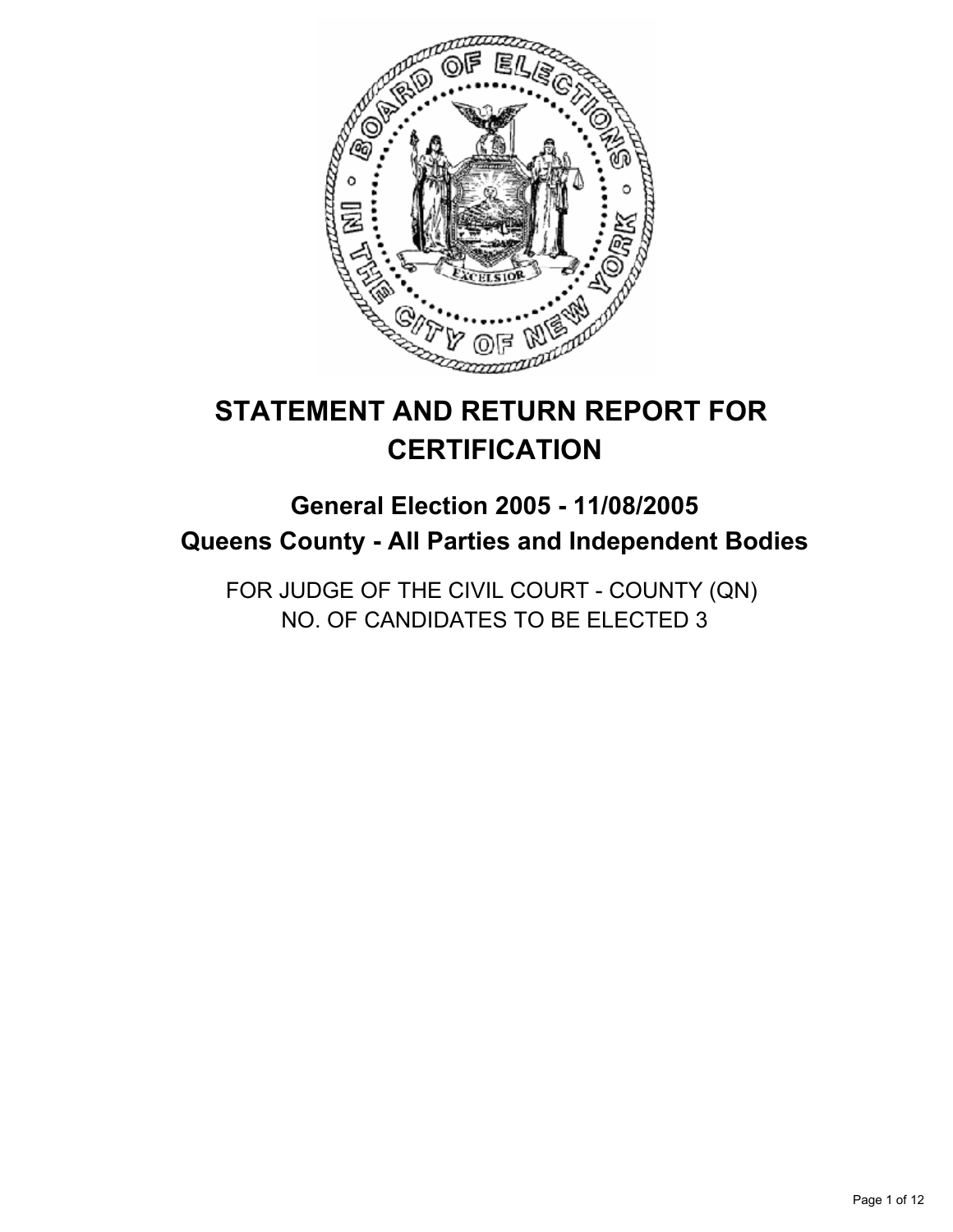

| PUBLIC COUNTER                  | 12,924 |
|---------------------------------|--------|
| <b>EMERGENCY</b>                | 11     |
| ABSENTEE/MILITARY               | 252    |
| <b>AFFIDAVIT</b>                | 125    |
| <b>TOTAL BALLOTS</b>            | 13,312 |
| MAUREEN A HEALY (REPUBLICAN)    | 2,202  |
| MAUREEN A HEALY (DEMOCRATIC)    | 4,955  |
| MAUREEN A HEALY (CONSERVATIVE)  | 261    |
| THEODORE A STAMAS (REPUBLICAN)  | 2,117  |
| THOMAS D RAFFAELE (DEMOCRATIC)  | 4,697  |
| STEVEN W PAYNTER (REPUBLICAN)   | 1,901  |
| STEVEN W PAYNTER (DEMOCRATIC)   | 4,366  |
| STEVEN W PAYNTER (CONSERVATIVE) | 223    |
| <b>TOTAL VOTES</b>              | 20,722 |
| <b>UNRECORDED</b>               | 19.214 |

| PUBLIC COUNTER                  | 21,946 |
|---------------------------------|--------|
| <b>EMERGENCY</b>                | 84     |
| ABSENTEE/MILITARY               | 617    |
| <b>AFFIDAVIT</b>                | 234    |
| <b>TOTAL BALLOTS</b>            | 22,881 |
| MAUREEN A HEALY (REPUBLICAN)    | 6,228  |
| MAUREEN A HEALY (DEMOCRATIC)    | 7,888  |
| MAUREEN A HEALY (CONSERVATIVE)  | 1,042  |
| THEODORE A STAMAS (REPUBLICAN)  | 5,891  |
| THOMAS D RAFFAELE (DEMOCRATIC)  | 7,438  |
| STEVEN W PAYNTER (REPUBLICAN)   | 5,397  |
| STEVEN W PAYNTER (DEMOCRATIC)   | 7,246  |
| STEVEN W PAYNTER (CONSERVATIVE) | 957    |
| <b>TOTAL VOTES</b>              | 42,087 |
| <b>UNRECORDED</b>               | 26,556 |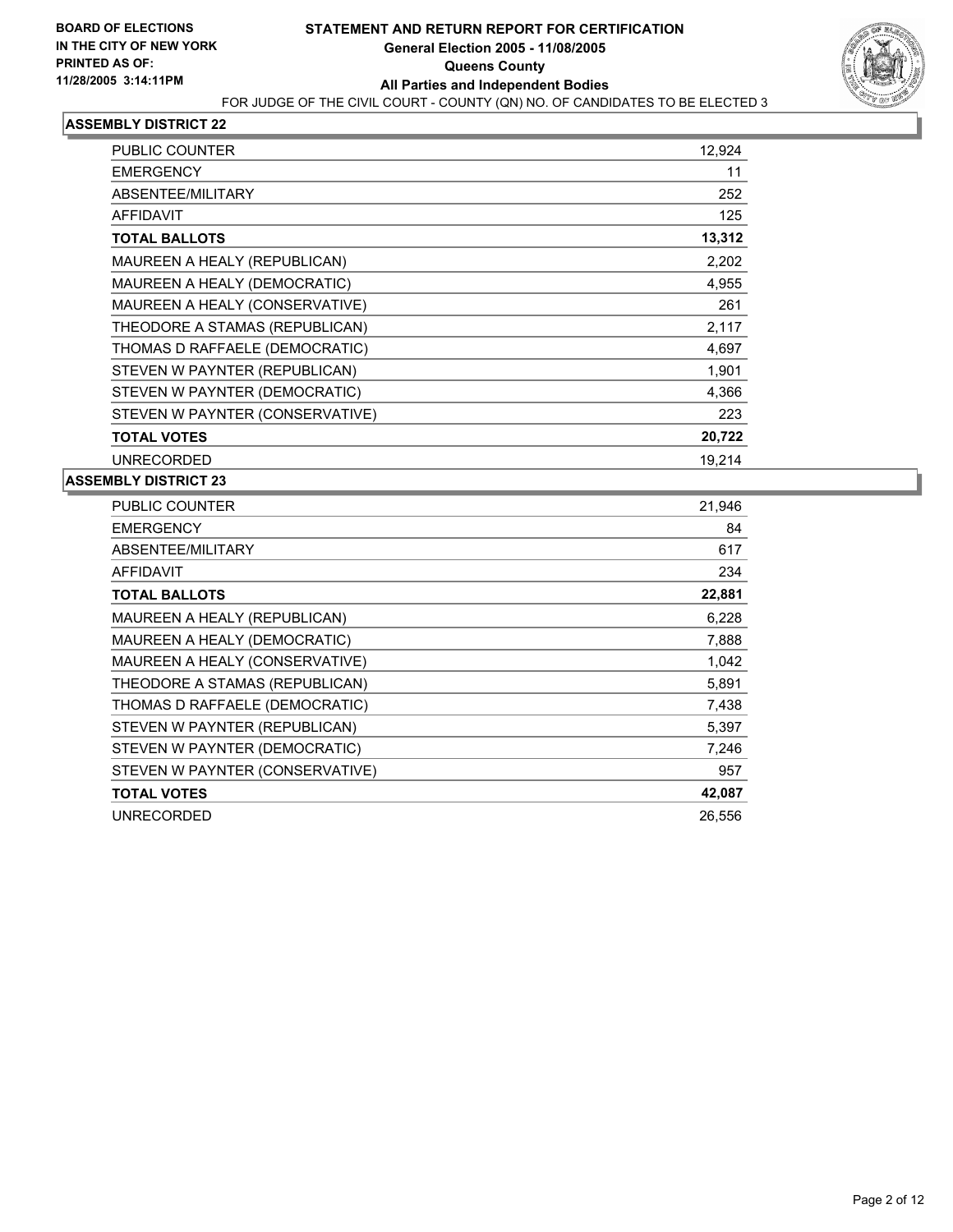

| <b>PUBLIC COUNTER</b><br>25,586          |     |
|------------------------------------------|-----|
| <b>EMERGENCY</b>                         | 93  |
| ABSENTEE/MILITARY                        | 495 |
| <b>AFFIDAVIT</b>                         | 194 |
| 26,368<br><b>TOTAL BALLOTS</b>           |     |
| MAUREEN A HEALY (REPUBLICAN)<br>6,028    |     |
| MAUREEN A HEALY (DEMOCRATIC)<br>11,735   |     |
| MAUREEN A HEALY (CONSERVATIVE)           | 925 |
| THEODORE A STAMAS (REPUBLICAN)<br>5,985  |     |
| THOMAS D RAFFAELE (DEMOCRATIC)<br>11,453 |     |
| STEVEN W PAYNTER (REPUBLICAN)<br>5,333   |     |
| 11,231<br>STEVEN W PAYNTER (DEMOCRATIC)  |     |
| STEVEN W PAYNTER (CONSERVATIVE)          | 757 |
| KATHLEE BUSCOMI (WRITE-IN)               | 3   |
| KYLE WATTERS (WRITE-IN)                  |     |
| MAURA KENNEDY (WRITE-IN)                 |     |
| PETE KENNEDY (WRITE-IN)                  |     |
| 53,453<br><b>TOTAL VOTES</b>             |     |
| <b>UNRECORDED</b><br>25,651              |     |

| PUBLIC COUNTER                  | 15,944 |
|---------------------------------|--------|
| <b>EMERGENCY</b>                | 24     |
| ABSENTEE/MILITARY               | 313    |
| <b>AFFIDAVIT</b>                | 200    |
| <b>TOTAL BALLOTS</b>            | 16,481 |
| MAUREEN A HEALY (REPUBLICAN)    | 3,724  |
| MAUREEN A HEALY (DEMOCRATIC)    | 6,441  |
| MAUREEN A HEALY (CONSERVATIVE)  | 494    |
| THEODORE A STAMAS (REPUBLICAN)  | 3,710  |
| THOMAS D RAFFAELE (DEMOCRATIC)  | 6,393  |
| STEVEN W PAYNTER (REPUBLICAN)   | 3,219  |
| STEVEN W PAYNTER (DEMOCRATIC)   | 6,214  |
| STEVEN W PAYNTER (CONSERVATIVE) | 443    |
| DOUG STERNBERG (WRITE-IN)       |        |
| ELLIOT D. LOWENSTEIN (WRITE-IN) | 1      |
| MARGARET A.GOUDY (WRITE-IN)     | 1      |
| <b>TOTAL VOTES</b>              | 30,641 |
| <b>UNRECORDED</b>               | 18,802 |
|                                 |        |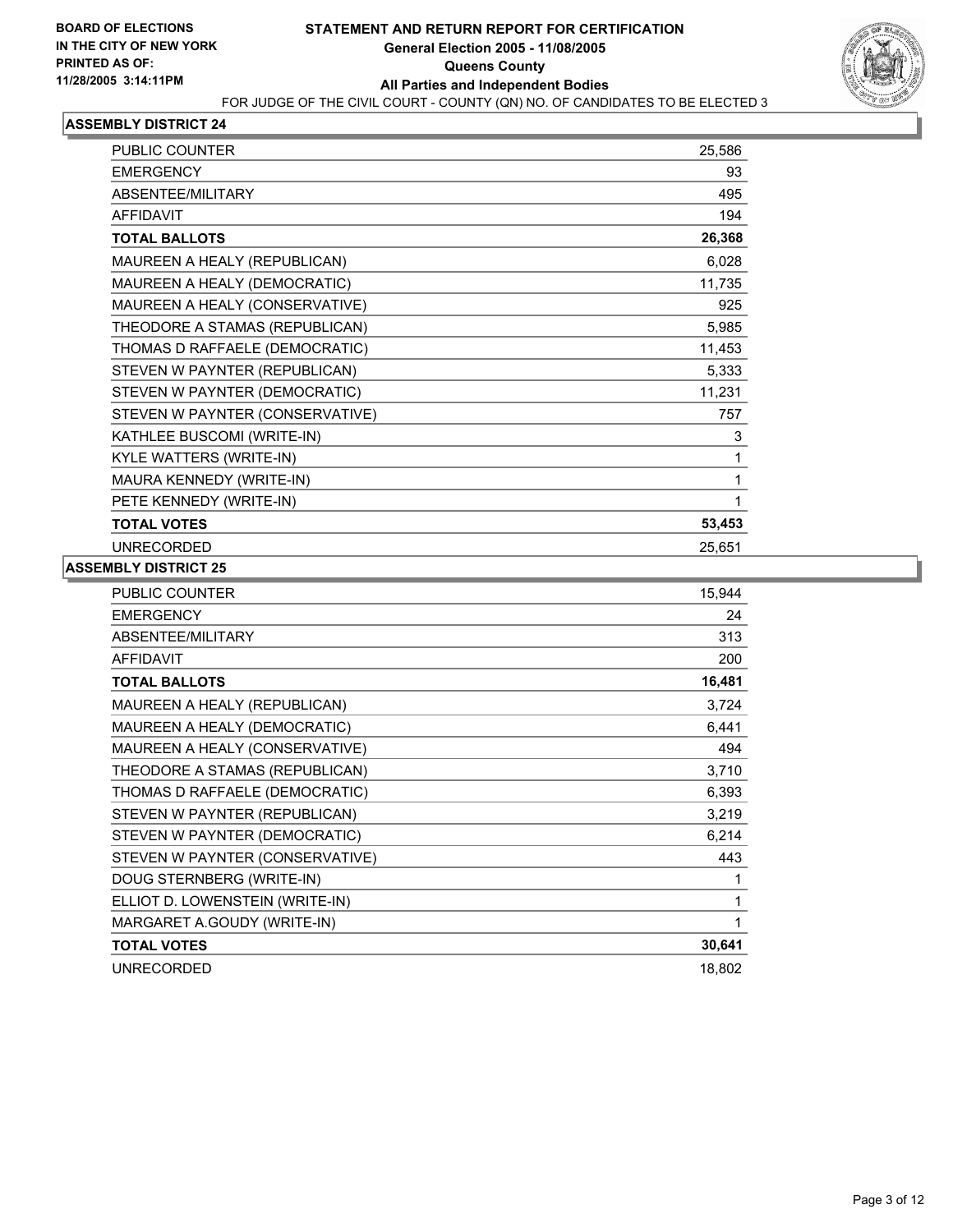

| PUBLIC COUNTER                  | 27,535 |
|---------------------------------|--------|
| <b>EMERGENCY</b>                | 116    |
| ABSENTEE/MILITARY               | 780    |
| AFFIDAVIT                       | 218    |
| <b>TOTAL BALLOTS</b>            | 28,649 |
| MAUREEN A HEALY (REPUBLICAN)    | 7,657  |
| MAUREEN A HEALY (DEMOCRATIC)    | 11,471 |
| MAUREEN A HEALY (CONSERVATIVE)  | 935    |
| THEODORE A STAMAS (REPUBLICAN)  | 7,750  |
| THOMAS D RAFFAELE (DEMOCRATIC)  | 10,986 |
| STEVEN W PAYNTER (REPUBLICAN)   | 6,756  |
| STEVEN W PAYNTER (DEMOCRATIC)   | 10,743 |
| STEVEN W PAYNTER (CONSERVATIVE) | 900    |
| <b>TOTAL VOTES</b>              | 57,198 |
| <b>UNRECORDED</b>               | 28,749 |

| PUBLIC COUNTER                    | 19,174 |
|-----------------------------------|--------|
| <b>EMERGENCY</b>                  | 40     |
| ABSENTEE/MILITARY                 | 459    |
| <b>AFFIDAVIT</b>                  | 197    |
| <b>TOTAL BALLOTS</b>              | 19,870 |
| MAUREEN A HEALY (REPUBLICAN)      | 4,140  |
| MAUREEN A HEALY (DEMOCRATIC)      | 8,307  |
| MAUREEN A HEALY (CONSERVATIVE)    | 477    |
| THEODORE A STAMAS (REPUBLICAN)    | 3,955  |
| THOMAS D RAFFAELE (DEMOCRATIC)    | 7,957  |
| STEVEN W PAYNTER (REPUBLICAN)     | 3,675  |
| STEVEN W PAYNTER (DEMOCRATIC)     | 7,727  |
| STEVEN W PAYNTER (CONSERVATIVE)   | 542    |
| <b>JUDGE JOE BROWN (WRITE-IN)</b> | 3      |
| <b>JUDGE JUDY (WRITE-IN)</b>      | 3      |
| <b>TOTAL VOTES</b>                | 36,786 |
| <b>UNRECORDED</b>                 | 22,824 |
|                                   |        |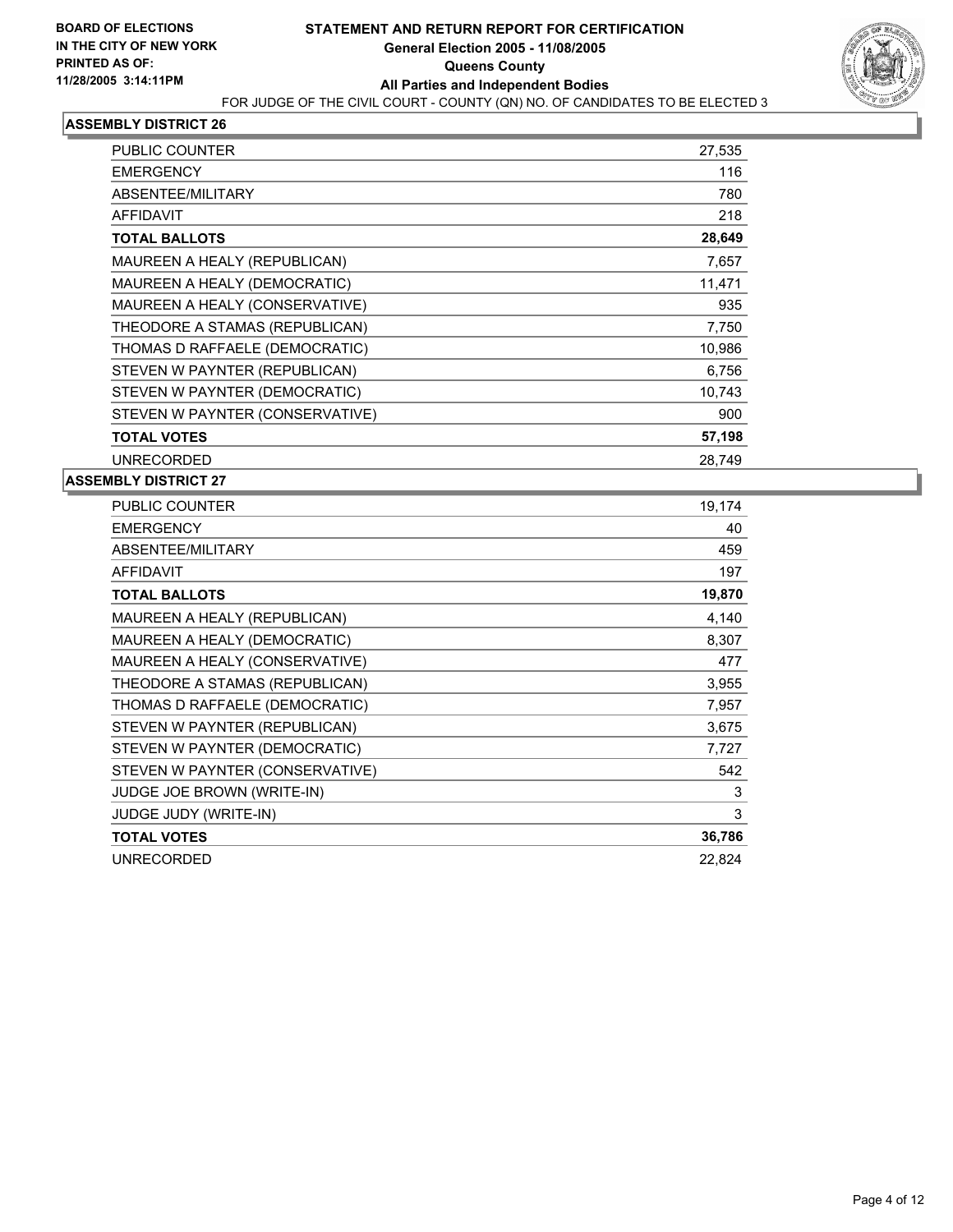

| PUBLIC COUNTER                  | 23,409 |
|---------------------------------|--------|
| <b>EMERGENCY</b>                | 6      |
| ABSENTEE/MILITARY               | 622    |
| <b>AFFIDAVIT</b>                | 216    |
| <b>TOTAL BALLOTS</b>            | 24,253 |
| MAUREEN A HEALY (REPUBLICAN)    | 5,921  |
| MAUREEN A HEALY (DEMOCRATIC)    | 10,019 |
| MAUREEN A HEALY (CONSERVATIVE)  | 766    |
| THEODORE A STAMAS (REPUBLICAN)  | 5,584  |
| THOMAS D RAFFAELE (DEMOCRATIC)  | 9,717  |
| STEVEN W PAYNTER (REPUBLICAN)   | 5,196  |
| STEVEN W PAYNTER (DEMOCRATIC)   | 9,427  |
| STEVEN W PAYNTER (CONSERVATIVE) | 731    |
| BELA MOLINAR (WRITE-IN)         |        |
| JEFF LEBOWITZ (WRITE-IN)        | 2      |
| <b>TOTAL VOTES</b>              | 47,364 |
| <b>UNRECORDED</b>               | 25,395 |

| PUBLIC COUNTER                  | 18,015 |
|---------------------------------|--------|
| <b>EMERGENCY</b>                | 0      |
| ABSENTEE/MILITARY               | 312    |
| <b>AFFIDAVIT</b>                | 197    |
| <b>TOTAL BALLOTS</b>            | 18,524 |
| MAUREEN A HEALY (REPUBLICAN)    | 1,761  |
| MAUREEN A HEALY (DEMOCRATIC)    | 10,119 |
| MAUREEN A HEALY (CONSERVATIVE)  | 151    |
| THEODORE A STAMAS (REPUBLICAN)  | 1,648  |
| THOMAS D RAFFAELE (DEMOCRATIC)  | 9,523  |
| STEVEN W PAYNTER (REPUBLICAN)   | 1,626  |
| STEVEN W PAYNTER (DEMOCRATIC)   | 9,430  |
| STEVEN W PAYNTER (CONSERVATIVE) | 113    |
| JOHN W CRONIN (WRITE-IN)        |        |
| MARY C CRONIN (WRITE-IN)        |        |
| <b>TOTAL VOTES</b>              | 34,373 |
| <b>UNRECORDED</b>               | 21,199 |
|                                 |        |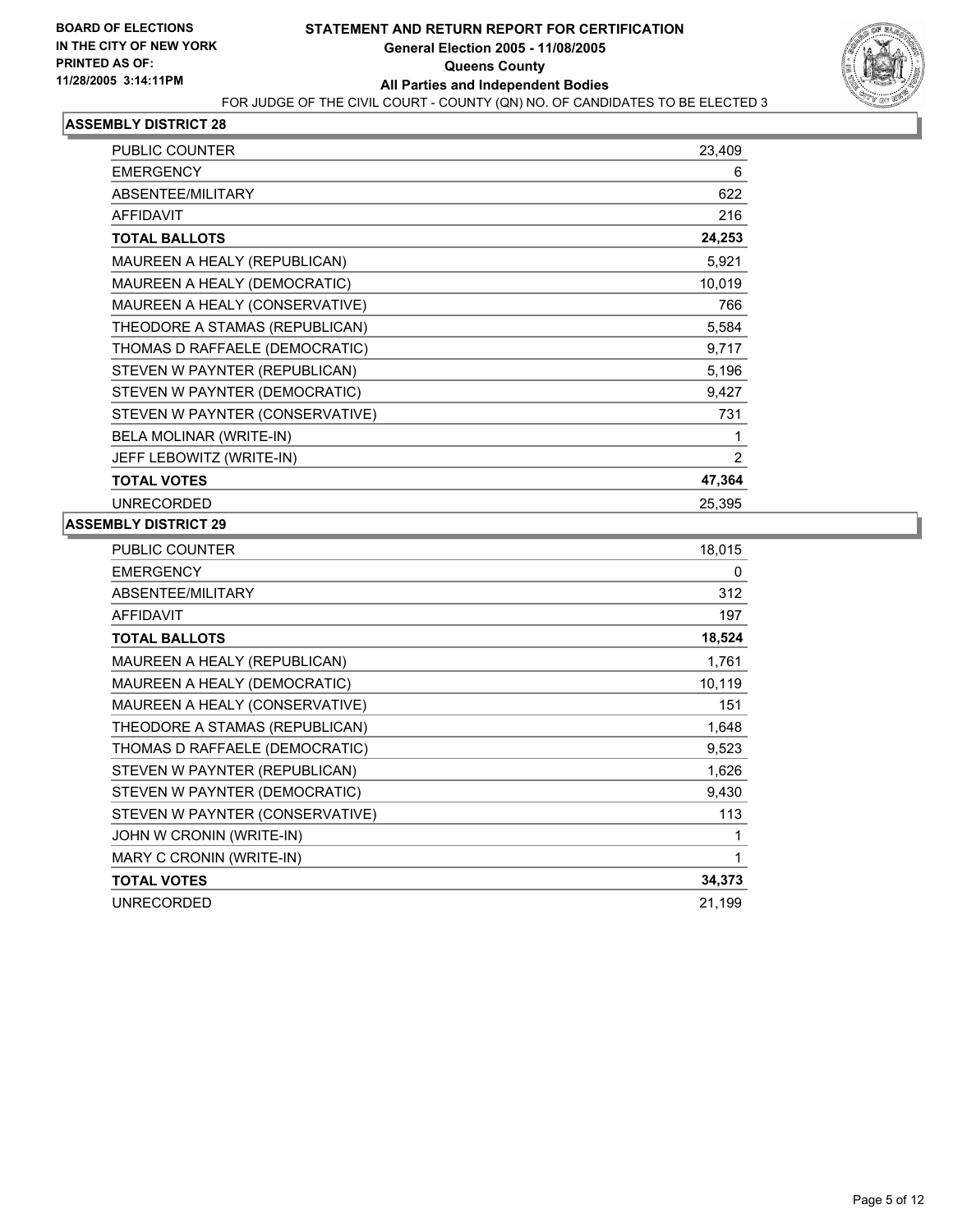

| <b>PUBLIC COUNTER</b>           | 17,055 |
|---------------------------------|--------|
| <b>EMERGENCY</b>                | 42     |
| ABSENTEE/MILITARY               | 304    |
| <b>AFFIDAVIT</b>                | 200    |
| <b>TOTAL BALLOTS</b>            | 17,601 |
| MAUREEN A HEALY (REPUBLICAN)    | 4,255  |
| MAUREEN A HEALY (DEMOCRATIC)    | 6,712  |
| MAUREEN A HEALY (CONSERVATIVE)  | 610    |
| THEODORE A STAMAS (REPUBLICAN)  | 4,085  |
| THOMAS D RAFFAELE (DEMOCRATIC)  | 6,418  |
| STEVEN W PAYNTER (REPUBLICAN)   | 3,732  |
| STEVEN W PAYNTER (DEMOCRATIC)   | 6,062  |
| STEVEN W PAYNTER (CONSERVATIVE) | 578    |
| JAMES CLARK QUINN (WRITE-IN)    |        |
| MARK SENAPE (WRITE-IN)          |        |
| <b>TOTAL VOTES</b>              | 32,454 |
| <b>UNRECORDED</b>               | 20.349 |

| PUBLIC COUNTER                  | 13,761 |
|---------------------------------|--------|
| <b>EMERGENCY</b>                | 139    |
| ABSENTEE/MILITARY               | 373    |
| <b>AFFIDAVIT</b>                | 233    |
| <b>TOTAL BALLOTS</b>            | 14,506 |
| MAUREEN A HEALY (REPUBLICAN)    | 1,562  |
| MAUREEN A HEALY (DEMOCRATIC)    | 7,406  |
| MAUREEN A HEALY (CONSERVATIVE)  | 151    |
| THEODORE A STAMAS (REPUBLICAN)  | 1,446  |
| THOMAS D RAFFAELE (DEMOCRATIC)  | 6,973  |
| STEVEN W PAYNTER (REPUBLICAN)   | 1,357  |
| STEVEN W PAYNTER (DEMOCRATIC)   | 6,848  |
| STEVEN W PAYNTER (CONSERVATIVE) | 136    |
| <b>TOTAL VOTES</b>              | 25,879 |
| <b>UNRECORDED</b>               | 17,639 |
|                                 |        |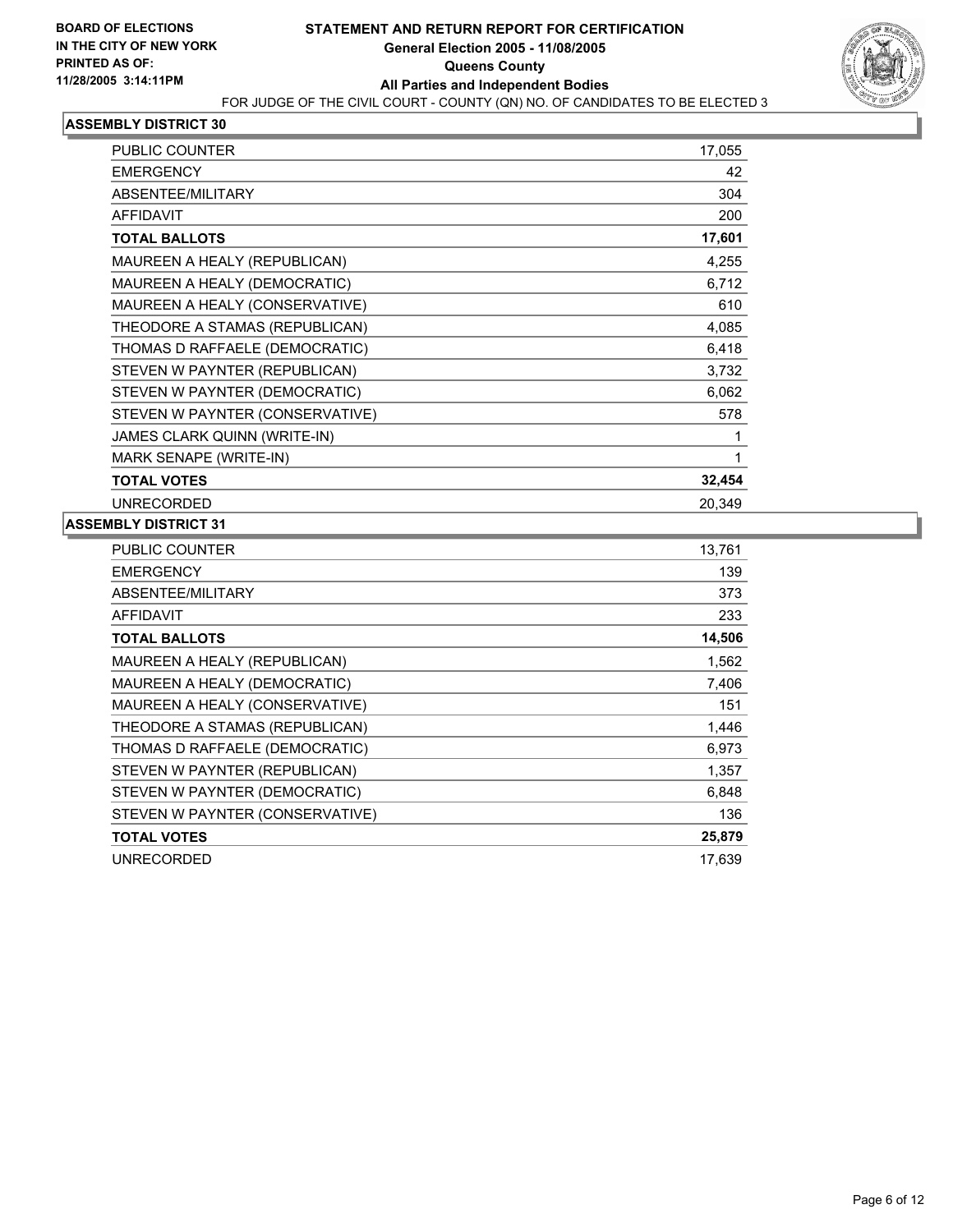

| PUBLIC COUNTER                  | 17,090 |
|---------------------------------|--------|
| <b>EMERGENCY</b>                | 21     |
| ABSENTEE/MILITARY               | 200    |
| <b>AFFIDAVIT</b>                | 194    |
| <b>TOTAL BALLOTS</b>            | 17,505 |
| MAUREEN A HEALY (REPUBLICAN)    | 1,093  |
| MAUREEN A HEALY (DEMOCRATIC)    | 9,182  |
| MAUREEN A HEALY (CONSERVATIVE)  | 117    |
| THEODORE A STAMAS (REPUBLICAN)  | 1,044  |
| THOMAS D RAFFAELE (DEMOCRATIC)  | 8,603  |
| STEVEN W PAYNTER (REPUBLICAN)   | 976    |
| STEVEN W PAYNTER (DEMOCRATIC)   | 8,571  |
| STEVEN W PAYNTER (CONSERVATIVE) | 102    |
| CHARLES A. BILAL (WRITE-IN)     |        |
| <b>TOTAL VOTES</b>              | 29,689 |
| <b>UNRECORDED</b>               | 22,826 |

| PUBLIC COUNTER                  | 19,635 |
|---------------------------------|--------|
| <b>EMERGENCY</b>                |        |
| ABSENTEE/MILITARY               | 208    |
| <b>AFFIDAVIT</b>                | 212    |
| <b>TOTAL BALLOTS</b>            | 20,062 |
| MAUREEN A HEALY (REPUBLICAN)    | 2,826  |
| MAUREEN A HEALY (DEMOCRATIC)    | 10,501 |
| MAUREEN A HEALY (CONSERVATIVE)  | 316    |
| THEODORE A STAMAS (REPUBLICAN)  | 2,709  |
| THOMAS D RAFFAELE (DEMOCRATIC)  | 9,817  |
| STEVEN W PAYNTER (REPUBLICAN)   | 2,533  |
| STEVEN W PAYNTER (DEMOCRATIC)   | 9,693  |
| STEVEN W PAYNTER (CONSERVATIVE) | 411    |
| <b>TOTAL VOTES</b>              | 38,806 |
| <b>UNRECORDED</b>               | 21,380 |
|                                 |        |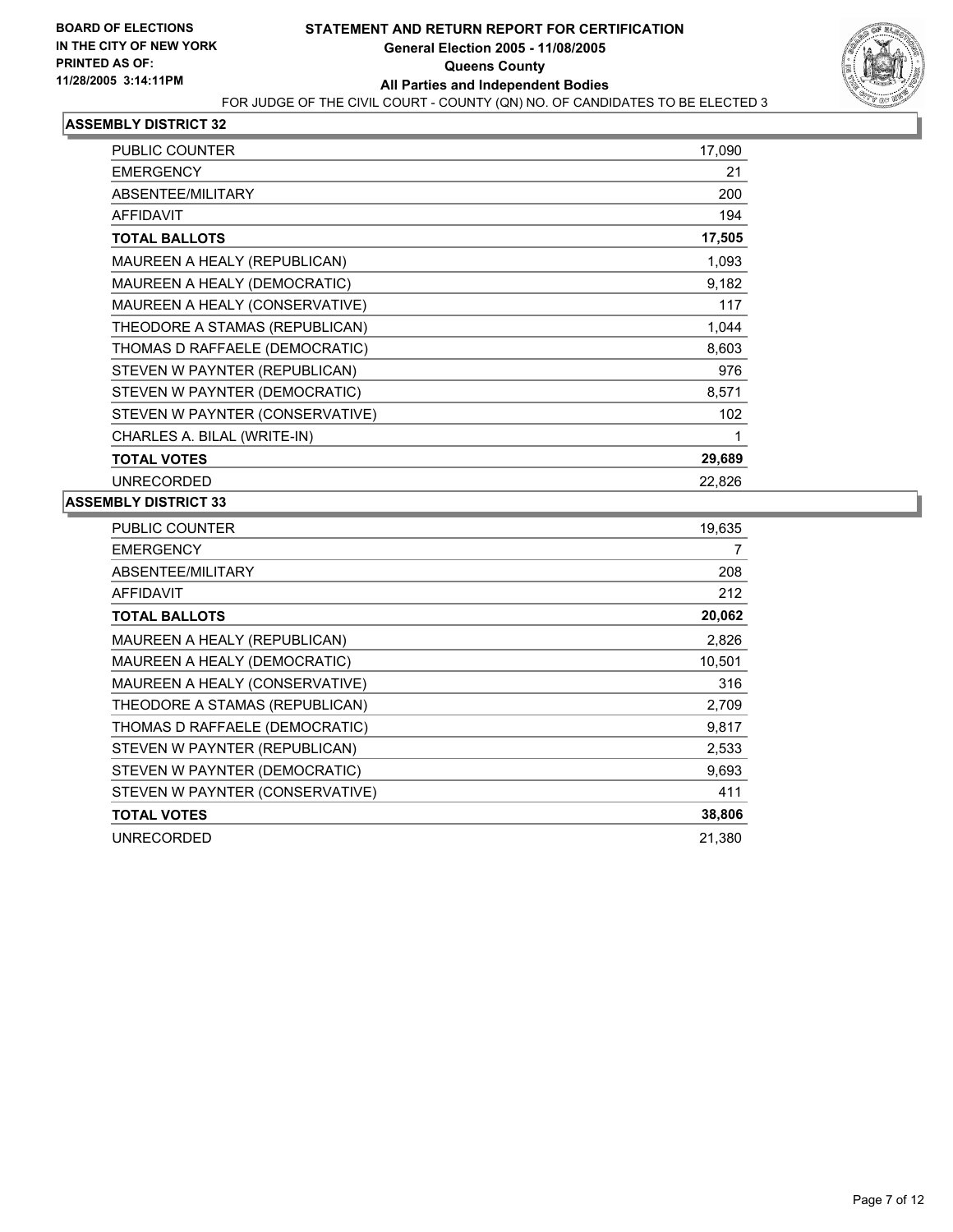

| <b>PUBLIC COUNTER</b>           | 13,968         |  |
|---------------------------------|----------------|--|
| <b>EMERGENCY</b>                | 6              |  |
| ABSENTEE/MILITARY               | 188            |  |
| <b>AFFIDAVIT</b>                | 155            |  |
| <b>TOTAL BALLOTS</b>            | 14,317         |  |
| MAUREEN A HEALY (REPUBLICAN)    | 2,292          |  |
| MAUREEN A HEALY (DEMOCRATIC)    | 6,132          |  |
| MAUREEN A HEALY (CONSERVATIVE)  | 287            |  |
| THEODORE A STAMAS (REPUBLICAN)  | 2,290          |  |
| THOMAS D RAFFAELE (DEMOCRATIC)  | 5,995          |  |
| STEVEN W PAYNTER (REPUBLICAN)   | 2,050          |  |
| STEVEN W PAYNTER (DEMOCRATIC)   | 5,774          |  |
| STEVEN W PAYNTER (CONSERVATIVE) | 263            |  |
| CARL CALLENDER (WRITE-IN)       | 2              |  |
| DAIGHTON WAITHE (WRITE-IN)      | $\overline{c}$ |  |
| GILBERT BADILLO (WRITE-IN)      | $\overline{2}$ |  |
| <b>IRONMAN (WRITE-IN)</b>       | 1              |  |
| SPIDERMAN (WRITE-IN)            | 1              |  |
| TRINITY (WRITE-IN)              |                |  |
| <b>TOTAL VOTES</b>              | 25,092         |  |
| <b>UNRECORDED</b>               | 17,859         |  |

| PUBLIC COUNTER                  | 13,243 |
|---------------------------------|--------|
| <b>EMERGENCY</b>                | 0      |
| ABSENTEE/MILITARY               | 299    |
| <b>AFFIDAVIT</b>                | 157    |
| <b>TOTAL BALLOTS</b>            | 13,699 |
| MAUREEN A HEALY (REPUBLICAN)    | 1,792  |
| MAUREEN A HEALY (DEMOCRATIC)    | 6,311  |
| MAUREEN A HEALY (CONSERVATIVE)  | 200    |
| THEODORE A STAMAS (REPUBLICAN)  | 1,689  |
| THOMAS D RAFFAELE (DEMOCRATIC)  | 6,038  |
| STEVEN W PAYNTER (REPUBLICAN)   | 1,576  |
| STEVEN W PAYNTER (DEMOCRATIC)   | 5,843  |
| STEVEN W PAYNTER (CONSERVATIVE) | 168    |
| JIM BUD (WRITE-IN)              |        |
| <b>TOTAL VOTES</b>              | 23,618 |
| <b>UNRECORDED</b>               | 17,479 |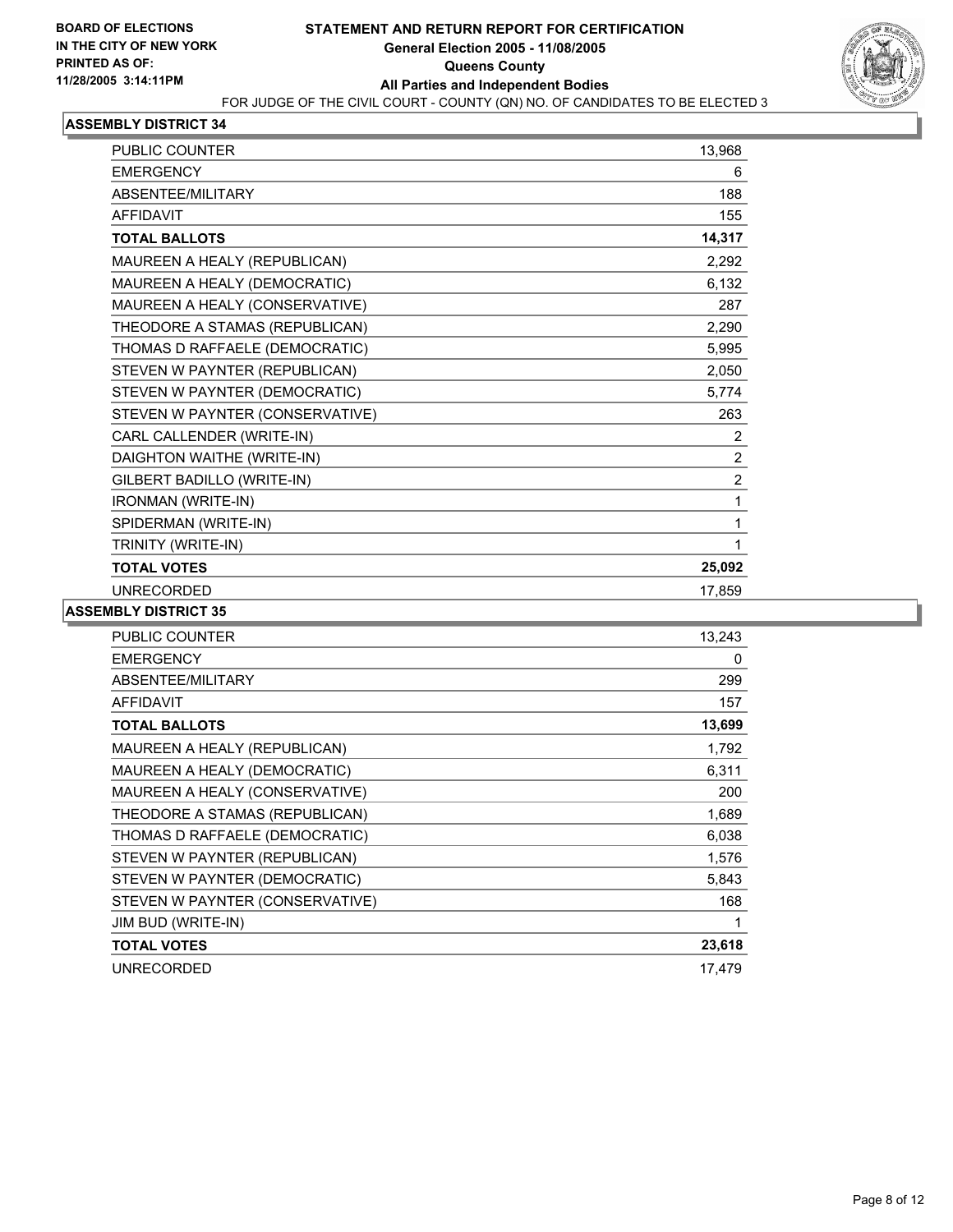

| PUBLIC COUNTER                  | 15,523 |
|---------------------------------|--------|
| <b>EMERGENCY</b>                | 0      |
| ABSENTEE/MILITARY               | 190    |
| <b>AFFIDAVIT</b>                | 261    |
| <b>TOTAL BALLOTS</b>            | 15,974 |
| MAUREEN A HEALY (REPUBLICAN)    | 3,000  |
| MAUREEN A HEALY (DEMOCRATIC)    | 7,228  |
| MAUREEN A HEALY (CONSERVATIVE)  | 345    |
| THEODORE A STAMAS (REPUBLICAN)  | 3,308  |
| THOMAS D RAFFAELE (DEMOCRATIC)  | 6,865  |
| STEVEN W PAYNTER (REPUBLICAN)   | 2,599  |
| STEVEN W PAYNTER (DEMOCRATIC)   | 6,662  |
| STEVEN W PAYNTER (CONSERVATIVE) | 327    |
| <b>TOTAL VOTES</b>              | 30,334 |
| <b>UNRECORDED</b>               | 17,588 |

| PUBLIC COUNTER                  | 14,583 |
|---------------------------------|--------|
| <b>EMERGENCY</b>                | 23     |
| <b>ABSENTEE/MILITARY</b>        | 187    |
| <b>AFFIDAVIT</b>                | 214    |
| <b>TOTAL BALLOTS</b>            | 15,007 |
| MAUREEN A HEALY (REPUBLICAN)    | 2,134  |
| MAUREEN A HEALY (DEMOCRATIC)    | 7,169  |
| MAUREEN A HEALY (CONSERVATIVE)  | 282    |
| THEODORE A STAMAS (REPUBLICAN)  | 2,073  |
| THOMAS D RAFFAELE (DEMOCRATIC)  | 6,862  |
| STEVEN W PAYNTER (REPUBLICAN)   | 1,880  |
| STEVEN W PAYNTER (DEMOCRATIC)   | 6,587  |
| STEVEN W PAYNTER (CONSERVATIVE) | 296    |
| <b>TOTAL VOTES</b>              | 27,283 |
| <b>UNRECORDED</b>               | 17,738 |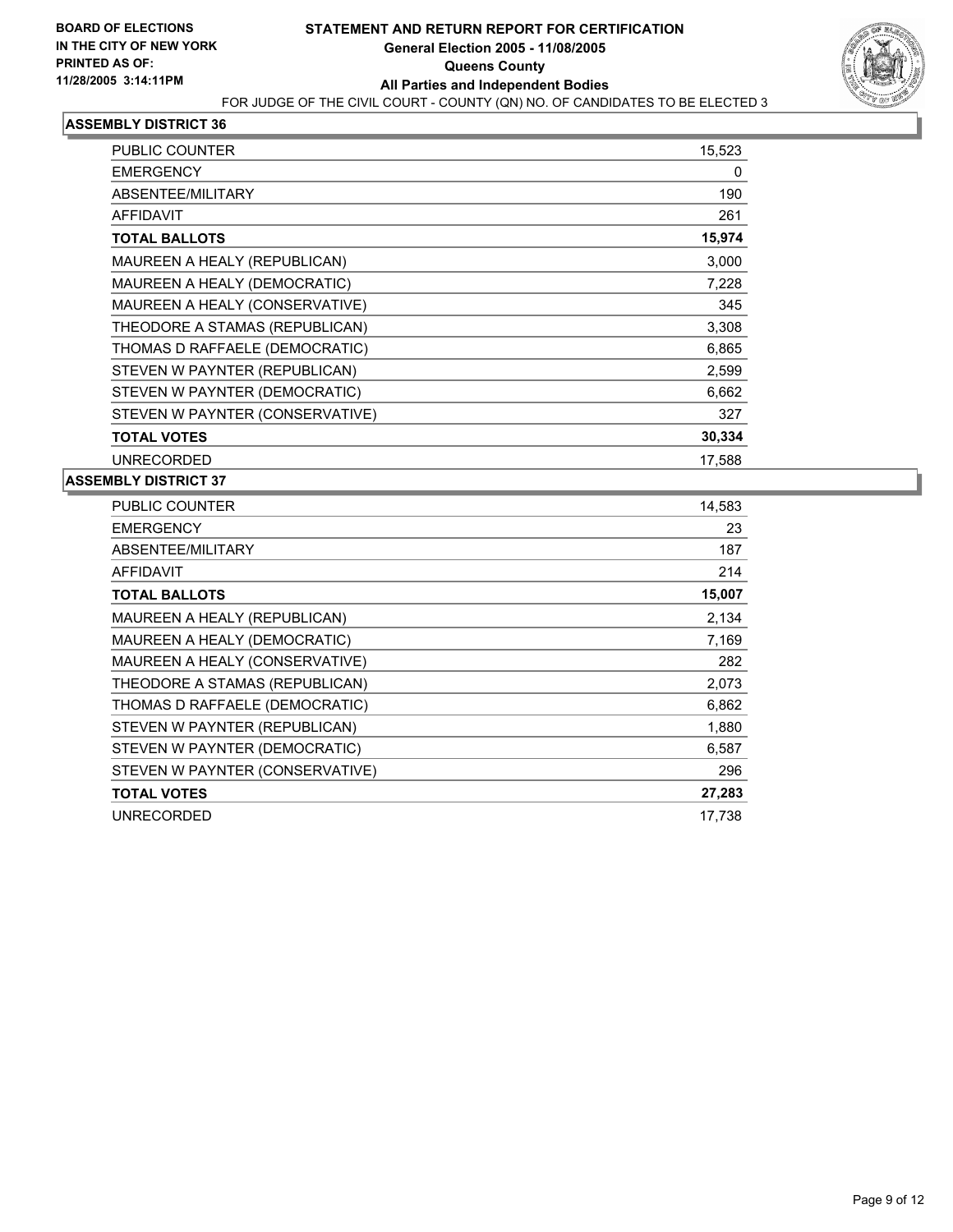

| PUBLIC COUNTER                  | 13,748 |
|---------------------------------|--------|
| <b>EMERGENCY</b>                | 12     |
| ABSENTEE/MILITARY               | 176    |
| <b>AFFIDAVIT</b>                | 188    |
| <b>TOTAL BALLOTS</b>            | 14,124 |
| MAUREEN A HEALY (REPUBLICAN)    | 3,426  |
| MAUREEN A HEALY (DEMOCRATIC)    | 5,228  |
| MAUREEN A HEALY (CONSERVATIVE)  | 632    |
| THEODORE A STAMAS (REPUBLICAN)  | 3,340  |
| THOMAS D RAFFAELE (DEMOCRATIC)  | 4,941  |
| STEVEN W PAYNTER (REPUBLICAN)   | 3,064  |
| STEVEN W PAYNTER (DEMOCRATIC)   | 4,718  |
| STEVEN W PAYNTER (CONSERVATIVE) | 632    |
| THOMAS J. BUTLER (WRITE-IN)     |        |
| <b>TOTAL VOTES</b>              | 25,982 |
| <b>UNRECORDED</b>               | 16,390 |

| PUBLIC COUNTER                  | 10,305 |
|---------------------------------|--------|
| <b>EMERGENCY</b>                | 0      |
| ABSENTEE/MILITARY               | 102    |
| <b>AFFIDAVIT</b>                | 151    |
| <b>TOTAL BALLOTS</b>            | 10,558 |
| MAUREEN A HEALY (REPUBLICAN)    | 1,284  |
| MAUREEN A HEALY (DEMOCRATIC)    | 4,454  |
| MAUREEN A HEALY (CONSERVATIVE)  | 126    |
| THEODORE A STAMAS (REPUBLICAN)  | 1,235  |
| THOMAS D RAFFAELE (DEMOCRATIC)  | 4,327  |
| STEVEN W PAYNTER (REPUBLICAN)   | 1,127  |
| STEVEN W PAYNTER (DEMOCRATIC)   | 4,120  |
| STEVEN W PAYNTER (CONSERVATIVE) | 123    |
| ANITA FAVATA (WRITE-IN)         |        |
| CAROLINE MONSTAKIS (WRITE-IN)   |        |
| PHILIP MONSTAKIS (WRITE-IN)     |        |
| <b>TOTAL VOTES</b>              | 16,799 |
| <b>UNRECORDED</b>               | 14,875 |
|                                 |        |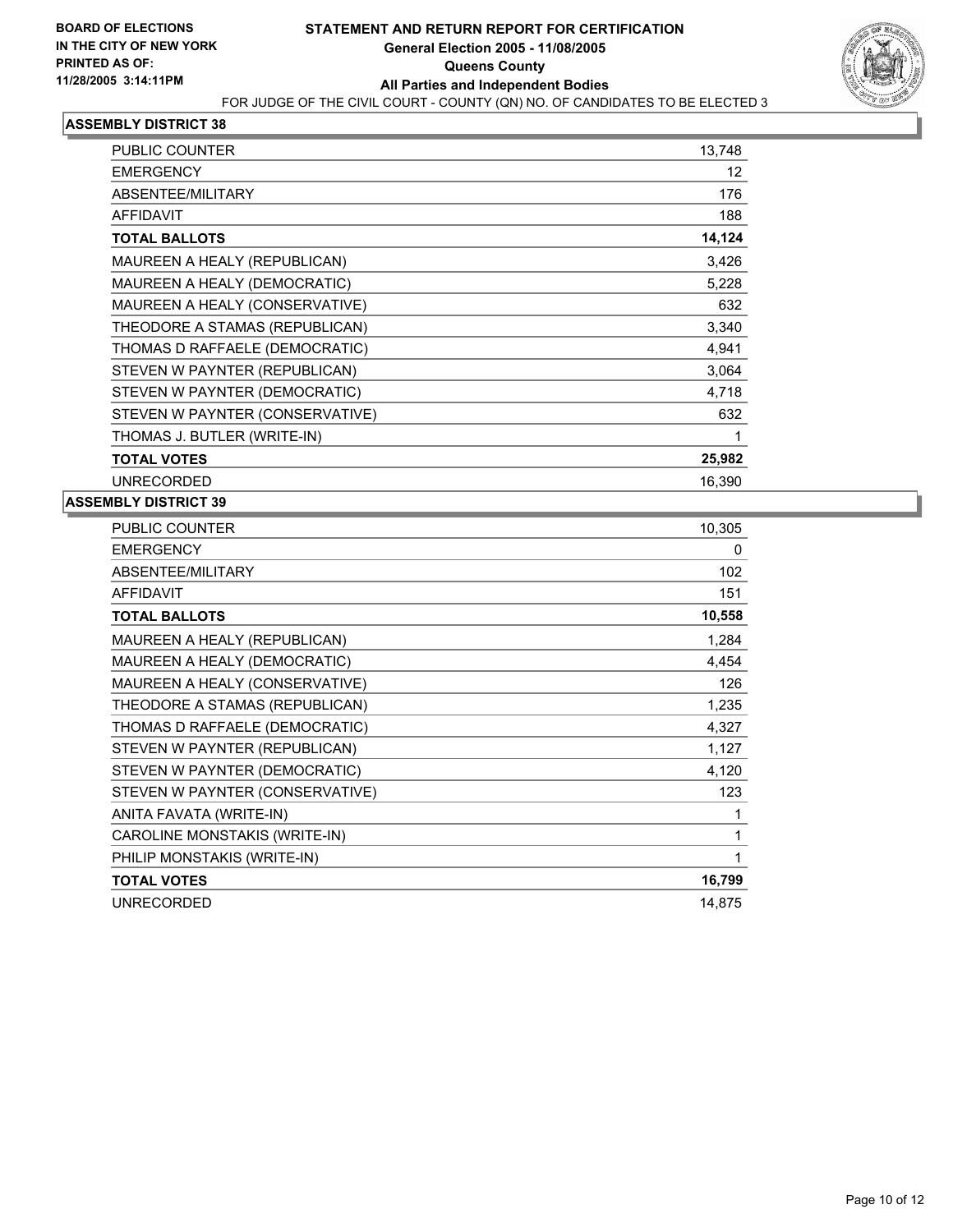#### **STATEMENT AND RETURN REPORT FOR CERTIFICATION General Election 2005 - 11/08/2005 Queens County All Parties and Independent Bodies** FOR JUDGE OF THE CIVIL COURT - COUNTY (QN) NO. OF CANDIDATES TO BE ELECTED 3



# **TOTAL FOR JUDGE OF THE CIVIL COURT - COUNTY (QN) - Queens County**

| PUBLIC COUNTER                  | 313,444                 |
|---------------------------------|-------------------------|
| <b>EMERGENCY</b>                | 624                     |
| ABSENTEE/MILITARY               | 6,077                   |
| <b>AFFIDAVIT</b>                | 3,546                   |
| <b>TOTAL BALLOTS</b>            | 323,691                 |
| MAUREEN A HEALY (REPUBLICAN)    | 61,325                  |
| MAUREEN A HEALY (DEMOCRATIC)    | 141,258                 |
| MAUREEN A HEALY (CONSERVATIVE)  | 8,117                   |
| THEODORE A STAMAS (REPUBLICAN)  | 59,859                  |
| THOMAS D RAFFAELE (DEMOCRATIC)  | 135,003                 |
| STEVEN W PAYNTER (REPUBLICAN)   | 53,997                  |
| STEVEN W PAYNTER (DEMOCRATIC)   | 131,262                 |
| STEVEN W PAYNTER (CONSERVATIVE) | 7,702                   |
| ANITA FAVATA (WRITE-IN)         | 1                       |
| BELA MOLINAR (WRITE-IN)         | 1                       |
| CARL CALLENDER (WRITE-IN)       | $\overline{\mathbf{c}}$ |
| CAROLINE MONSTAKIS (WRITE-IN)   | $\mathbf{1}$            |
| CHARLES A. BILAL (WRITE-IN)     | $\mathbf 1$             |
| DAIGHTON WAITHE (WRITE-IN)      | $\overline{\mathbf{c}}$ |
| DOUG STERNBERG (WRITE-IN)       | $\mathbf{1}$            |
| ELLIOT D. LOWENSTEIN (WRITE-IN) | 1                       |
| GILBERT BADILLO (WRITE-IN)      | $\overline{\mathbf{c}}$ |
| IRONMAN (WRITE-IN)              | $\mathbf{1}$            |
| JAMES CLARK QUINN (WRITE-IN)    | $\mathbf 1$             |
| JEFF LEBOWITZ (WRITE-IN)        | $\overline{\mathbf{c}}$ |
| JIM BUD (WRITE-IN)              | $\mathbf{1}$            |
| JOHN W CRONIN (WRITE-IN)        | 1                       |
| JUDGE JOE BROWN (WRITE-IN)      | 3                       |
| JUDGE JUDY (WRITE-IN)           | 3                       |
| KATHLEE BUSCOMI (WRITE-IN)      | 3                       |
| KYLE WATTERS (WRITE-IN)         | 1                       |
| MARGARET A.GOUDY (WRITE-IN)     | 1                       |
| MARK SENAPE (WRITE-IN)          | 1                       |
| MARY C CRONIN (WRITE-IN)        | 1                       |
| MAURA KENNEDY (WRITE-IN)        | 1                       |
| PETE KENNEDY (WRITE-IN)         | 1                       |
| PHILIP MONSTAKIS (WRITE-IN)     | 1                       |
| SPIDERMAN (WRITE-IN)            | 1                       |
| THOMAS J. BUTLER (WRITE-IN)     | 1                       |
| TRINITY (WRITE-IN)              | 1                       |
| <b>TOTAL VOTES</b>              | 598,560                 |
| <b>UNRECORDED</b>               | 372,513                 |